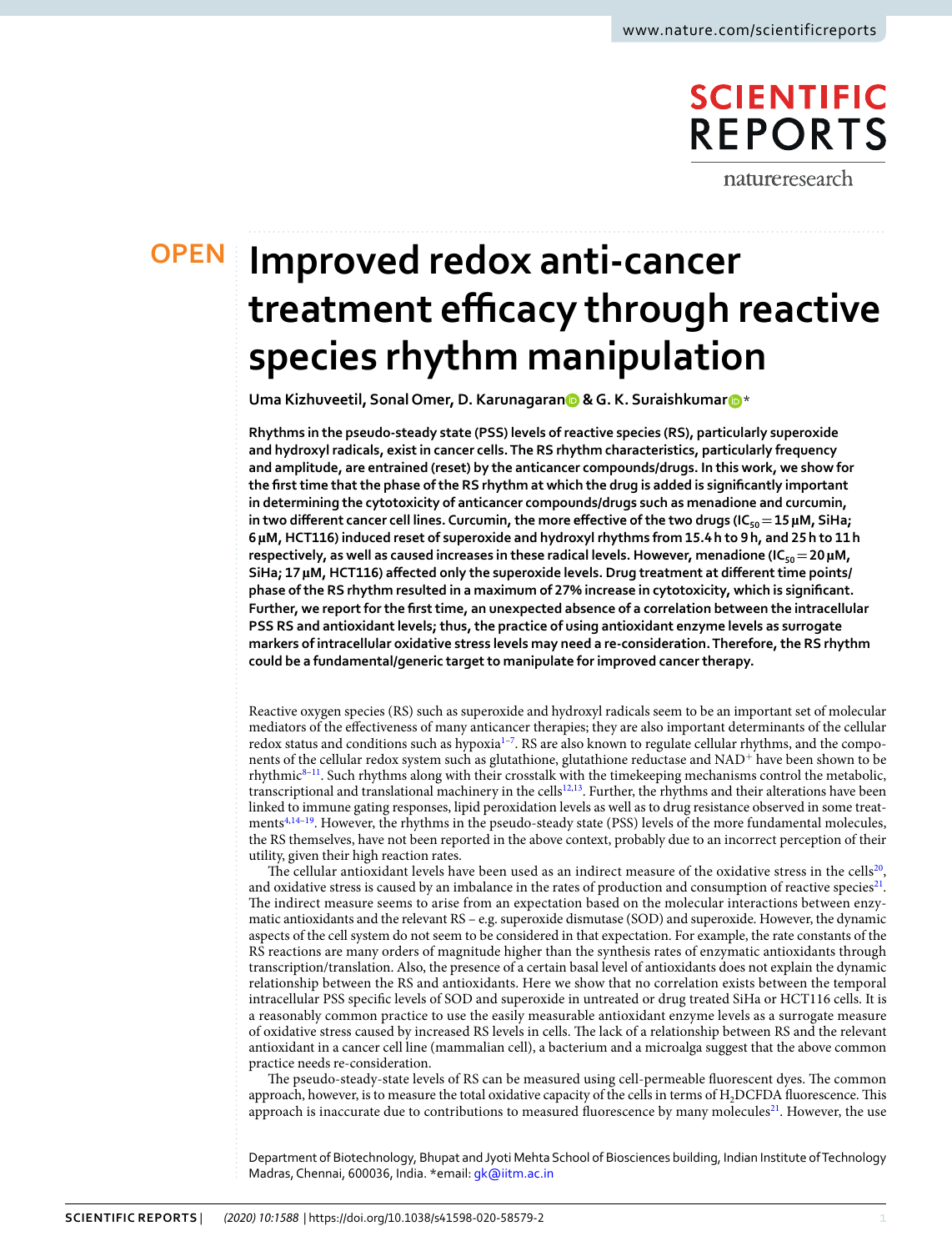

<span id="page-1-0"></span>**Figure 1.** Variation of cytotoxicity of menadione (∆) and curcumin (■) with concentration on (**a**) SiHa and (**b**) HCT116. The cells were seeded at  $1 \times 10^4$  cells per well. The cell viability was measured using MTT, 48 h post drug treatment. Values are expressed as mean  $\pm$  SD, n = 3.

of other dyes to obtain the PSS levels of RS has been shown to be valuable<sup>[22](#page-8-7)</sup>. They also provide the variations in individual PSS RS levels, which we show to be important in terms of drug activity.

In this work, we report the rhythmic nature of temporal variation of PSS RS levels in two cancer cell lines, the cervical cancer cell line SiHa and the colon cancer cell line HCT116. We also report the entrainment (reset) of these rhythms upon treatment with two well-known anticancer agents, menadione and curcumin. The cytotoxicity induced by the drugs was dependent on the time of drug addition. A larger reset of rhythm was associated with higher therapeutic efficacy of the drug, which implies a relationship between cell death and RS rhythm reset. Analyses of the basal and altered rhythms of RS in cancer cells are expected to improve our understanding of stress response and RS homeostasis in cancer treatment.

#### **Results and Discussion**

**Menadione and curcumin differently altered superoxide and hydroxyl radical levels.** Menadione (vitamin K3) is a synthetic vitamin, which induces superoxide production through a redox cycling mechanism<sup>[23](#page-8-8)</sup>. Curcumin, obtained from Curcuma longa, is a polyphenolic compound reported to have pro-oxidant effects<sup>[24](#page-8-9)</sup>. Even though the exact mode of action of curcumin is not well known, both the compounds are known to induce cytotoxicity in cancer cells through induction of RS<sup>[25](#page-8-10)[,26](#page-8-11)</sup>. We determined the cytotoxicity induced by menadione and curcumin in SiHa, a cervical cancer cell line, and HCT 116, a colon cancer cell line, using the MTT assay. It was observed that both menadione and curcumin showed a concentration-dependent cytotoxic effect on both cell lines. However, curcumin was the more effective of the two drugs with an  $IC_{50}$  value of 15 µM and 6 µM respectively, in SiHa and HCT116, compared to menadione, which had an  $IC_{50}$  of 20  $\mu$ M and 17  $\mu$ M, respectively, as shown in Fig. [1a,b](#page-1-0).

Menadione treatment resulted in increased superoxide levels as shown in Fig. [2a,b](#page-2-0). The superoxide levels induced in menadione treated SiHa showed a maximum of 3-fold increase compared to the untreated control for the same time point. Menadione induced a 2.2-fold increase in superoxide levels in HCT116 as well. However, menadione did not induce a comparable change in the hydroxyl radical levels in either of the cell lines as can be seen in Fig. [3a,b.](#page-3-0)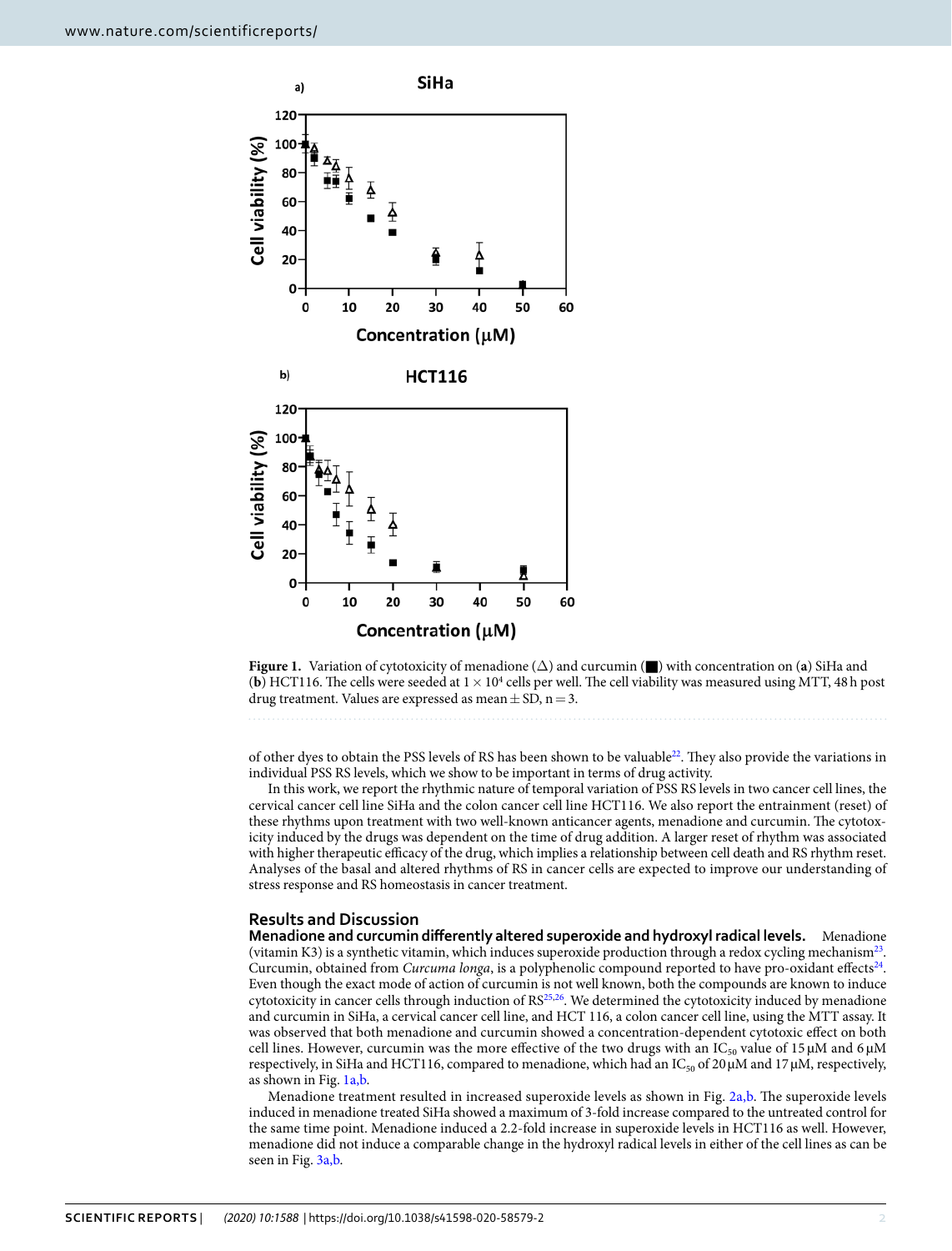

<span id="page-2-0"></span>**Figure 2.** Temporal variations of specific intracellular concentration of superoxide anion radicals (si Superoxide) in untreated  $(\bullet)$ , menadione treated  $(\Delta)$  and curcumin treated  $(\blacksquare)$  cells (**a**) SiHa and (**b**) HCT116. Cells were seeded in 6 well plates and synchronized for 24 h in serum free medium. 0 h corresponds to the time of medium change to DMEM with 10% FBS with treated or untreated. Values are expressed as mean  $\pm$  SD, n = 3.

On the other hand, curcumin effected changes in both superoxide (Fig. [2\)](#page-2-0) and hydroxyl (Fig. [3\)](#page-3-0) radical levels. The effect of curcumin on hydroxyl radical levels was more pronounced in SiHa with a maximum 3.4-fold increase as compared to a 1.9-fold increase in HCT116, whereas superoxide levels showed a maximum of about 2.8-fold increase in both the cell lines. These results imply that the mode of action of the two drugs involves mechanisms that alter different types of RS in the cell. The various RS such as hydrogen peroxide, superoxide, hydroxyl, peroxyl, etc., have widely different damage potentials<sup>[27,](#page-8-12)[28](#page-8-13)</sup>. The levels of 'total ROS' (ROS- reactive oxygen species) measured through say, H2DCFDA, a popular fluorescent probe, may not be an appropriate measure of oxidative stress in such cases<sup>[21](#page-8-6)</sup>.

**The temporal levels of antioxidants and reactive species are not correlated.** The expression profiles of the antioxidant enzymes are more commonly used to represent the variations of the redox status of the drug-treated cells<sup>[20](#page-8-5)</sup>. Therefore, we decided to check the SOD and catalase temporal profiles in menadione and curcumin-treated SiHa and HCT116. Menadione treated SiHa cells showed lesser levels of SOD as compared to the untreated SiHa cells. Although menadione did not induce any considerable changes in SOD levels in HCT116 (Fig. [4c](#page-4-0)), it reduced the levels of SOD in the 20 µM menadione treated SiHa by about 75% as compared to the control at 12 h post drug treatment (Fig. [4a](#page-4-0)). Catalase levels were not significantly affected in either of the menadione treated cells (Fig. [4b,d\)](#page-4-0). The effect of curcumin on SOD or catalase levels were not significant in both the cell lines (Fig. [4\)](#page-4-0).

Curcumin did not significantly affect both the intracellular antioxidant enzymes under consideration, whereas it significantly affected both intracellular superoxide and hydroxyl levels. This leads to the question whether there is any correlation between the temporal variations of various RS and antioxidant concentrations in the cells. Graphs were plotted between the temporal levels of PSS RS and enzyme levels to investigate a possible dynamic correlation between the two. For one of the most direct RS - antioxidant pairs, superoxide-SOD reported<sup>[29](#page-8-14),[30](#page-8-15)</sup>, it was observed that there is no apparent correlation, as seen from the coefficient of determination  $(R^2)$  $(R^2)$  $(R^2)$  for a linear relationship between the pseudo steady-state levels of SOD and superoxide radical levels (Fig. [5](#page-5-0)) in either the untreated or the drug-treated cells. A similar lack of correlation was observed in other systems such as a microalga, Chlorella vulgaris, and a bacterium, Bacillus subtilis (Supplementary Figs. 1, 2). This lack of correlation between the dynamic levels of RS and its scavenging enzyme suggests that the individual antioxidant values are not surrogate measures even for 'their' RS. Also, as mentioned in the introduction the characteristic time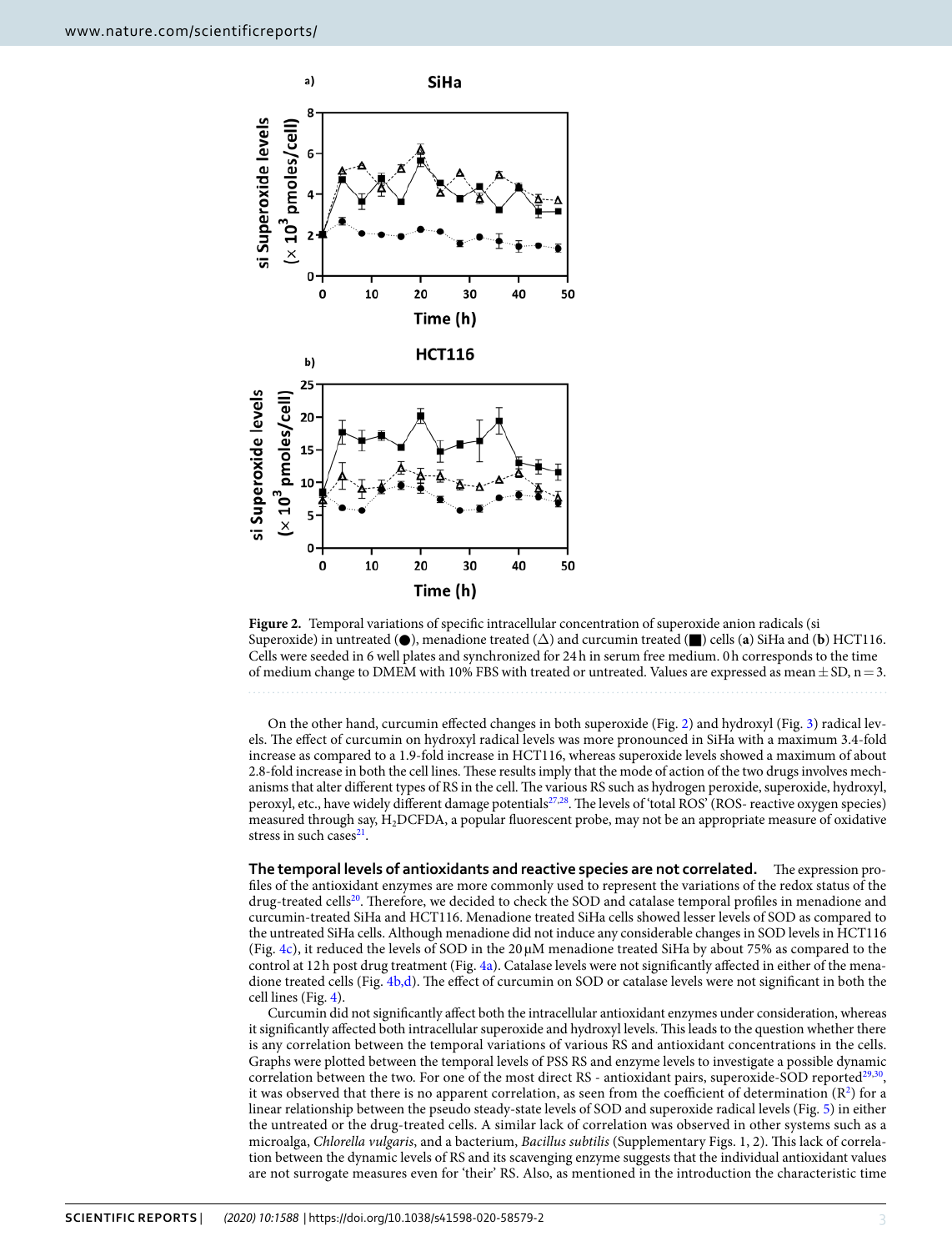

<span id="page-3-0"></span>**Figure 3.** Temporal variations of specific intracellular levels of hydroxyl anion radicals (si Hydroxyl) in untreated (●), menadione treated  $(\Delta)$  and curcumin treated (■) cells (a) SiHa and (b) HCT116. Cells were seeded in 6 well plates and synchronized for 24 h in serum free medium. 0 h corresponds to the time of medium change to DMEM with 10% FBS with treated or untreated. Values are expressed as mean  $\pm$  SD, n = 3.

constants of RS reactions and the relevant antioxidant enzyme synthesis through transcription-translation are different by many orders of magnitude. Therefore, the use of antioxidants as markers of cellular stress levels may need a re-consideration. The above results also suggest that the use of antioxidant rhythm in therapy may be inappropriate as manipulation of temporal variations of antioxidants might not be able to induce the desired changes to the RS levels in cells. Instead, if a time-profile of RS in the relevant tissues can be generated, the antioxidant intake can be temporally designed to coincide with high RS levels to ensure effectiveness.

#### **Entrainment of redox rhythms in menadione and curcumin treated SiHa and HCT116 cells.**

Analysis of the temporal variations of RS levels in untreated and drug treated cells was done by using Lomb Scargle Periodogram (LSP) method in PAST software, to determine the periodicity of the data (Table [1](#page-5-1)), as mentioned in Materials and Methods. It was observed that there is an endogenous superoxide rhythm of about 15.4 h and 23 h respectively in the untreated SiHa and HCT116 cells. Interestingly, both menadione and curcumin induced entrainment (reset) of these endogenous rhythms to a shorter period. The curcumin induced reset was more pronounced with changes from 15.4 h to 9.6 h in SiHa and 23 h to 8.2 h in HCT116 as compared to menadione induced reset from 15.4 h to 11 h in SiHa and 23 h to 12 h in HCT116 (Supplementary Fig. 3). Also, this improved reset of rhythms by curcumin occurred at lesser drug concentrations as compared to menadione in both the cell lines.

Hydroxyl radical levels in both SiHa (25 h) and HCT116 (20.2 h) showed an endogenous, near circadian rhythm (Table [1\)](#page-5-1). Even though no considerable changes in hydroxyl radical levels were observed when the cells were treated with menadione. Interestingly, menadione induced a slight rhythm reset from 25 h to 21.74 h in SiHa and 20.2 h to 15.4 h in HCT116. The curcumin treated cells showed a larger hydroxyl radical rhythm reset from 25 h to11.1 h in SiHa and 20.2 h to 8.9 h in HCT116 (Supplementary Fig. 4). The higher efficacy of curcumin as compared to menadione combined with the larger reset of both hydroxyl and superoxide rhythms by the drug implies a correlation between the RS rhythm reset and the cytotoxic effects of the drugs.

Menadione and curcumin are both known to induce cytotoxicity in cancer cells by RS generation; RS are important regulators of cellular timekeeping mechanisms. Alterations in the RS rhythms could thus cause changes in multiple pathways in the cell and induce cytotoxicity as there exists crosstalk between the cellular redox and cell cycle regulatory systems. To check if indeed, the cells were differentially sensitive to drug addition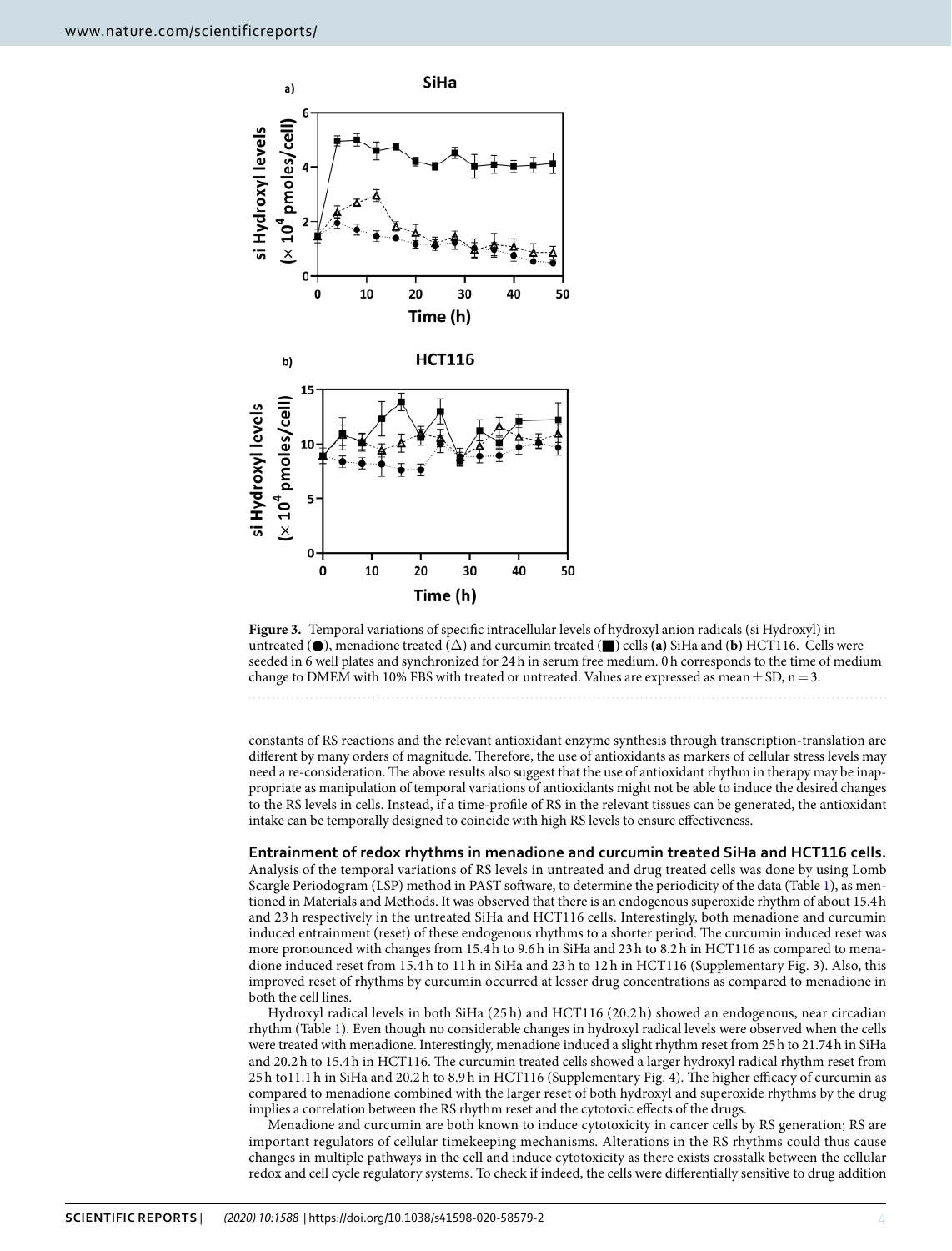

<span id="page-4-0"></span>**Figure 4.** Temporal variations of (**a**) SOD enzymes, (**b**) catalase enzyme in untreated (●), menadione treated (∆) and curcumin treated (■) SiHa, (**c)** SOD enzymes, (**d**) catalase enzyme in untreated (●), menadione treated (∆) and curcumin treated (■) HCT116. Cells were seeded in 6 well plates and synchronized for 24 h in serum free medium. 0 h corresponds to the time of medium change to DMEM with 10% FBS with treated or untreated. Values are expressed as mean  $\pm$  SD, n = 3.

at different time points, the cytotoxic effect for drug addition at various time points after the medium change was measured. It was observed that in SiHa, at  $IC_{50}$  concentrations, an increase in cytotoxicity of 18% for menadione and 27% for curcumin was present, when the drug was added at 4 h, as compared to drug addition at zero time (Fig. [6a,b\)](#page-6-0). The maximum cytotoxicity was observed when drugs were added at 4 h post medium change in SiHa whereas drug addition along with medium change, i.e., at 0 h gave maximum cytotoxicity in HCT116 (Fig. [6c,d](#page-6-0)). It can be observed that while menadione induces changes in the rhythm and levels of superoxide radicals in both cell lines, curcumin, the more effective of the two drugs, induces an increase in both superoxide and hydroxyl radical levels as well as reset their rhythms to a higher extent. Also, it is interesting that in menadione treated cells, a lesser hydroxyl rhythm reset is observed for certain time points corresponding to higher cytotoxicities, even though no significant changes in hydroxyl radical levels are found, further implying the involvement of rhythm reset in improving cytotoxic efficacy.

The rhythm reset has also been observed to have a direct correlation to the improved cytotoxicity for drug addition at 4 h in SiHa and 0 h in HCT116 as observed by the higher rhythm reset (Supplementary Fig. 5). The superoxide rhythm reset is comparatively lesser for both drugs when added at 8 h (Supplementary Fig. 6). Interestingly, we observe the complete loss of rhythms for both the RS when the drugs are added at 12 h post medium change. This is also observed in the case of hydroxyl radicals in curcumin treated HCT116 cells for drug treatment at 8 h. This could be because of interference from other cellular clock machinery or rhythms and needs to be explored further.

Therefore, the endogenous rhythms of RS seem to affect the drug efficacy and they could be used as a generic target for improved cancer therapy. Since RS are important signaling molecules in the cell interacting with multiple signaling networks, manipulation of RS rhythms for improved drug tolerance and efficacy has potential use in multiple systems. However, further in-depth studies with other drugs and cell lines, as well as in vivo studies need to be performed before RS rhythms could be used as a target for cancer chronotherapy.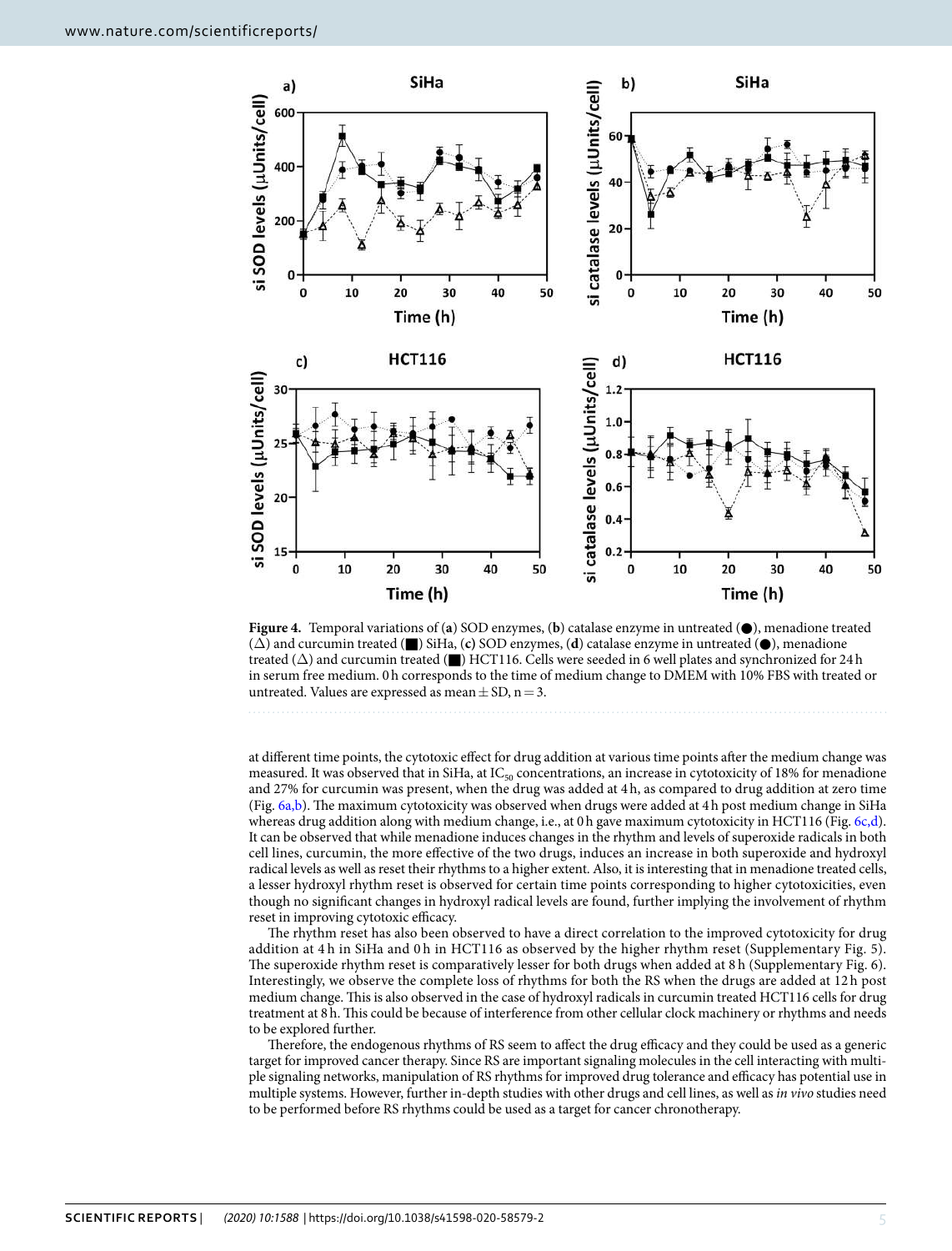

<span id="page-5-0"></span>**Figure 5.** There is no evident correlation between SOD and si superoxide levels in (**a**) untreated (●), (**b**) menadione treated (∆), (**c**) curcumin treated (■) SiHa and in the (**d**) untreated (●), (**e**) menadione treated ( $\Delta$ ), (**f**) curcumin treated (■) HCT116 cells. Values are expressed as mean  $\pm$  SD, n = 3.

<span id="page-5-1"></span>

| Time of drug<br>addition |                              | Untreated control |               | curcumin    |               | menadione   |               |
|--------------------------|------------------------------|-------------------|---------------|-------------|---------------|-------------|---------------|
|                          | Parameter                    | <b>SiHa</b>       | <b>HCT116</b> | <b>SiHa</b> | <b>HCT116</b> | <b>SiHa</b> | <b>HCT116</b> |
| 0h drug<br>addition      | superoxide rhythm period (h) | 15.38             | 22.59         | 9.62        | 8.17          | 10.99       | 12.00         |
|                          | Hydroxyl rhythm period (h)   | 25.00             | 20.21         | 11.11       | 8.90          | 21.74       | 15.36         |
| 4h drug<br>addition      | superoxide rhythm period (h) | 15.38             | 22.59         | 9.17        | 9.17          | 9.62        | 12.82         |
|                          | Hydroxyl rhythm period (h)   | 25.00             | 20.21         | 8.33        | 9.60          | 20.41       | 20.25         |
| 8h drug<br>addition      | superoxide rhythm period (h) | 15.38             | 22.59         | 12.05       | $-$ *         | 12.35       | 12.35         |
|                          | Hydroxyl rhythm period (h)   | 25.00             | 20.21         | 23.81       | 10.11         | 25.00       | 20.25         |

Table 1. Changes in cytotoxicity and RS rhythms<sup>†</sup> for different time points of drug addition. <sup>†</sup>Data averaged for  $n = 3$ . The rhythm periods are given for  $p < 0.01$  by LSP analysis using the software PAST. The power spectra with individual p values are given in the Supplementary Information. \*No significant rhythm was found.

#### **Conclusions**

Two redox mediated anticancer compounds, menadione and curcumin, were shown to induce the superoxide and hydroxyl radicals differently in SiHa, a human cervical cancer cell line and HCT116, a human colon cancer cell line. Also, they differently entrained (reset) the rhythms of these RS. The rhythm reset was found to correlate to the drug efficacy. The cytotoxic effect of the drug was higher where RS rhythm reset was higher. Further, we observed a difference in the efficacy of the drugs upon drug addition at different points of the endogenous RS rhythm; a 27% higher efficacy in SiHa with curcumin, when added at 4 h compared to the addition at 0 h demonstrates the significance of this finding in a cancer treatment context. In addition, lack of correlations between the dynamic levels of RS and its corresponding antioxidant in the untreated or drug treated cells were observed, which suggests that the use of antioxidant levels as indirect markers of cellular stress levels may need a re-consideration.

#### **Materials and Methods**

**Culture growth.** SiHa and HCT116 cells were maintained in complete DMEM (Himedia, India). To the DMEM, 1x of penicillin/streptomycin (Himedia, India) and 10% heat-inactivated fetal bovine serum (FBS; Invitrogen, USA) were added. Cells were cultured in a humidified incubator at 37 °C, 5% CO<sub>2</sub>, and passaged after 80–90% confluence. Before seeding for an experiment, the viable cell concentrations were measured by Trypan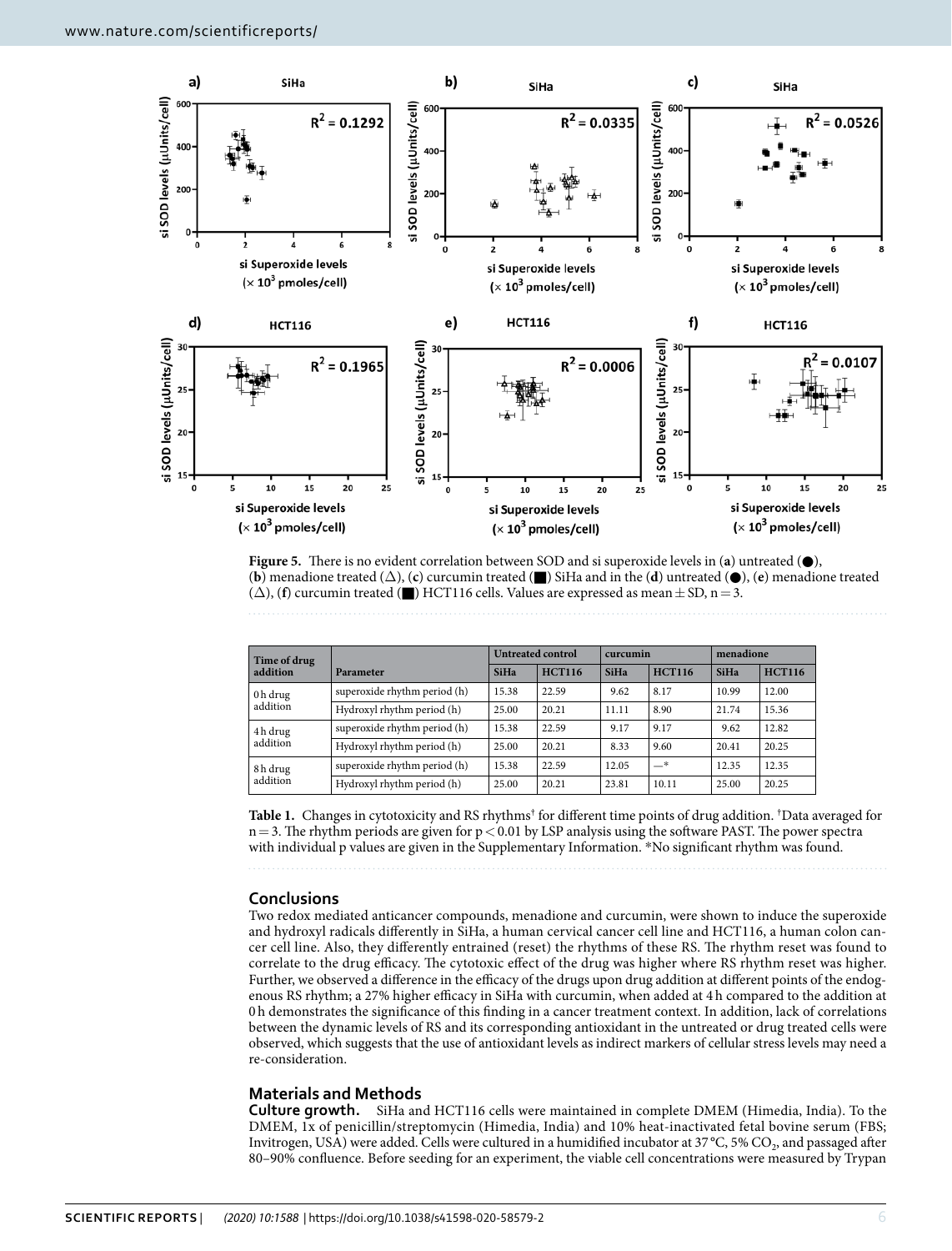

<span id="page-6-0"></span>**Figure 6.** The cytotoxic effects of (**a**) menadione, (**b**) curcumin depend on the time point of drug addition in SiHa and (**c**) menadione, (**d)** curcumin depends on the time point of drug addition in HCT116. The cells were seeded at  $1 \times 10^4$  cells per well in 96 well plates in serum free DMEM. Medium change to DMEM with 10% serum, 24 h post seeding is considered to be 0 h. The drugs were introduced at 0, 4 or 8 h post medium change. MTT assay was done 48 h post drug treatment. Data represented as mean  $\pm$  SD, n = 3.

blue (Life Technologies, USA) exclusion method in a hemocytometer placed under 10X magnification of an inverted microscope (Eclipse TS100, Nikon, Japan).

**Determination of cytotoxicity of menadione and curcumin.** Seeding density of  $1 \times 10^4$  cells/well were done in a serum-starved condition for synchronization in a 96 well microplate. After 24 hours of seeding, the medium was discarded and 100 µl of fresh DMEM (10% FBS) with different concentrations of menadione or curcumin was added and further incubated for 48 h. MTT (3-(4, 5-dimethylthiazol-2-yl)-2, 5-diphenyl tetrazolium bromide; Himedia, India) at 5 mg/ml in sterile PBS was further diluted in a ratio of 1:10 in a complete medium and incubated for 3 h, after which time the medium was replacd with  $100 \mu$  of DMSO to dissolved the formazan crystals. Dual wavelength absorbance measurements at 650 and 570 nm were made using a microplate reader (Model 680, Bio-Rad Laboratories), and the former value was subtracted from the latter to quantitate the cell viability in the wells. To determine the percentage of cell viability at each drug concentration, the percentage ratio of the respective final absorbance values to that of the control (cells treated with 0.1% of DMSO) was calculated.

**Induction of RS by drug treatment.** For synchronization, both cell lines were first seeded at  $4 \times 10^5$  cells/ well in 6-well dishes (Nunc) in a serum-starved condition. The medium was replaced with fresh DMEM (10% FBS) after 24 h with predetermined concentration of menadione or curcumin (Sigma Aldrich, USA) for inducing RS inside the cells. The drug addition time was taken as 0 h, and cells were collected by trypsinization every 4 h, until 48 h, one well for each set at each time point. Untreated cells, without drugs, were otherwise maintained at the same culture conditions as of the menadione/curcumin treated cells.

**Intracellular superoxide quantification.** Intracellular superoxide concentrations were measured in both cell lines by the fluorescence-based assay using dihydroethidium (DHE; Sigma Aldrich, USA) dye. For specific estimation of hydroxyethidium, the 405/570 nm excitation/emission wavelength pair<sup>[31](#page-8-16)</sup> was used. To convert the fluorescence unit to the actual concentrations the calibration curve was made as described elsewhere<sup>[32](#page-8-17)</sup>. Catalase (400 U mL<sup>−</sup><sup>1</sup> ) was also added in the mixture, to remove the hydrogen peroxide generated by the reaction.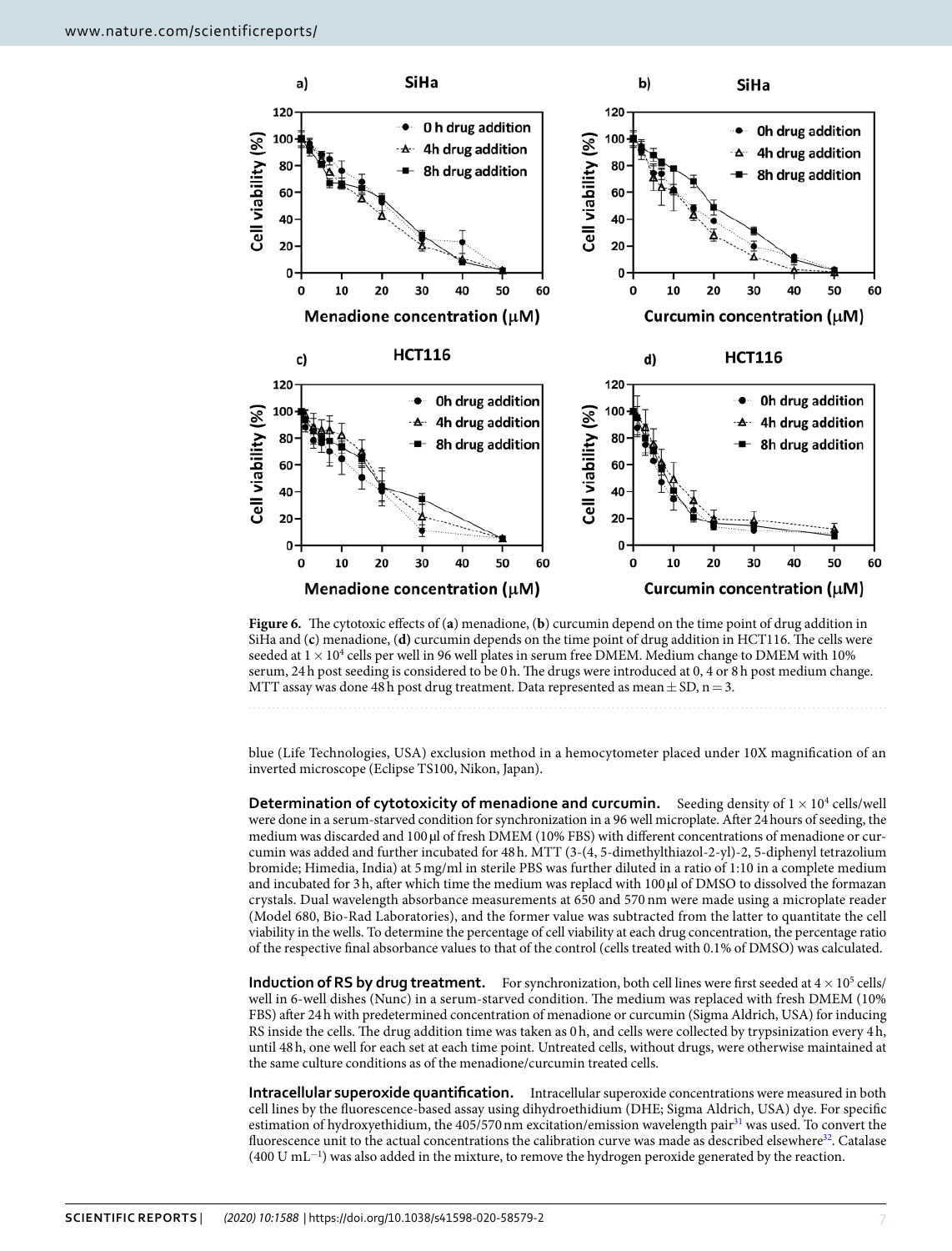For samples collected every 4h, cells at  $2.5 \times 10^5$  cells  $mL^{-1}$  were suspended in ice-cold PBS containing 20µM of the cell permeable DHE dye. The cells were incubated at 37 °C for 30 minutes inside humidified incubator, centrifuged at 2,000 rpm and resuspended in 1 ml of PBS. Then further 200 µL of cell suspension per well was aliquoted in the 96 well plate, and fluorescence measurements were taken in a multimode plate reader (Enspire, PerkinElmer, UK). PBS was considered as a blank.

**Intracellular hydroxyl quantification.** The measurement of intracellular hydroxyl radical concentrations was quantified by a fluorescent assay using hydroxyphenyl fluorescein (HPF; Life Technologies, USA) dye. To ensure specificity, an excitation/emission wavelength of 480/515 nm was used<sup>[33](#page-8-18)</sup>. For the calibration curve, hydroxyl radicals were generated from hydrogen peroxide using the Fenton reaction. The Fe<sup>2+</sup> ions required were obtained from a solution of ammonium iron (II)sulfate hexahydrate (Sigma Aldrich, USA) dissolved in 0.01 N HCl.

For sample preparation, cells were suspended in 10 µM of the cell permeable dye HPF, dissolved in ice-cold PBS at  $2.5 \times 10^5$  cells mL<sup>-1</sup>. Then the cells were incubated for 25 minutes at room temperature in the dark, centrifuged at 2,000 rpm and resuspended in the 1 ml of PBS. Then, 200 µL of cell suspension per well was aliquoted into 96 well plates and fluorescence values were measured in a multimode plate reader (Enspire, PerkinElmer, UK). Blank values for PBS were subtracted from the readings.

**Intracellular SOD quantification.** The SOD activity was analysed by using a SOD determination kit (Sigma Aldrich 19160). Control and drug treated cells were collected at different times by trypsin treatment, washed thrice with PBS, and store at −80 °C. Cell lysis was accomplished with a sonicator (Q700, Q-Sonica, USA). After sonication, the cells lysate was centrifuged and then carried forward for assay. The specific (sp) SOD values were determined by normalizing the measured intracellular SOD concentrations with the corresponding cell numbers.

**Intracellular catalase quantification.** The cell lysate so obtained for SOD assay described above was assayed for catalase as well by measuring hydrogen peroxide level reduction on treatment with the sample, using the fluorescent dye Amplex Red (Invitrogen, USA). Amplex Red reacts with the unscavenged hydrogen peroxide in the system to form a fluorescent product resorufin, which is specific to an excitation/emission wavelength of 570/585 nm. The sp. catalase values were determined by normalizing the measured intracellular SOD concentrations with the corresponding cell numbers.

**Determination of rhythm parameters.** The RS temporal data was processed using the open source soft-ware PAST<sup>[34](#page-8-19)</sup>, to check for possible rhythms and to obtain the period of the rhythm, using the spectral analysis tool based on Lomb – Scargle Periodogram (LSP) method. The LSP method uses power spectral analysis to determine the presence of statistically significant rhythms in the given data, assuming a sinusoidal rhythm<sup>[35](#page-8-20)</sup>.

**Statistical analysis.** All data retrieved from the three independent experiments were analyzed in a software named GraphPad Prism 7 (GraphPad, San Diego, CA, USA). The same software was used to compile all the graphs with error bar depicting standard deviation  $\pm$  mean for 3 independent experiments. Statistical analysis for analyzing the rhythm frequency in the temporal RS data was done in PAST. According to the characteristics of experiment, statistical analysis was done by either Student's t-test or two-way ANOVA in a Graph Pad PRISM 7, and the statistical significance of the data was considered ( $\alpha$  = 0.05 and p < 0.05) in both the softwares.

#### **Data availability**

The datasets generated during and/or analysed during the current study are available from the corresponding author on reasonable request.

Received: 18 November 2019; Accepted: 16 January 2020; Published online: 31 January 2020

#### **References**

- <span id="page-7-0"></span> 1. Dickinson, B. C. & Chang, C. J. Chemistry and biology of reactive oxygen species in signaling or stress responses. Nat. Chem. Biol. **7**, 504–511,<https://doi.org/10.1038/nchembio.607>(2011).
- <span id="page-7-4"></span> 2. Pelicano, H., Carney, D. & Huang, P. ROS stress in cancer cells and therapeutic implications. Drug Resist. Updat. **7**, 97–110, [https://](https://doi.org/10.1016/j.drup.2004.01.004) [doi.org/10.1016/j.drup.2004.01.004](https://doi.org/10.1016/j.drup.2004.01.004) (2004).
- 3. Renschler, M. F. The emerging role of reactive oxygen species in cancer therapy. Eur. J. Cancer **40**, 1934–1940, [https://doi.](https://doi.org/10.1016/j.ejca.2004.02.031) [org/10.1016/j.ejca.2004.02.031](https://doi.org/10.1016/j.ejca.2004.02.031) (2004).
- <span id="page-7-3"></span> 4. Wilking, M., Ndiaye, M., Mukhtar, H. & Ahmad, N. Circadian rhythm connections to oxidative stress: implications for human health. Antioxid. Redox Signal **19**, 192–208,<https://doi.org/10.1089/ars.2012.4889> (2013).
- 5. Zhang, L. et al. Reactive oxygen species and targeted therapy for pancreatic cancer. Oxid. Med. Cell. Longev. **2016**, 1616781, [https://](https://doi.org/10.1155/2016/1616781) [doi.org/10.1155/2016/1616781](https://doi.org/10.1155/2016/1616781) (2016).
- 6. Qutub, A. A. & Popel, A. S. Reactive oxygen species regulate hypoxia-inducible factor 1α differentially in cancer and ischemia. Mol. Cell. Biol. **28**, 5106–5119, <https://doi.org/10.1128/MCB.00060-08>(2008).
- <span id="page-7-1"></span> 7. Fang, J., Seki, T. & Maeda, H. Therapeutic strategies by modulating oxygen stress in cancer and inflammation. Adv. Drug Deliv. Rev. **61**, 290–302,<https://doi.org/10.1016/j.addr.2009.02.005>(2009).
- <span id="page-7-2"></span> 8. Fanjul-Moles, M. L., Prieto-Sagredo, J., Lopez, D. S., Bartolo-Orozco, R. & Cruz-Rosas, H. Crayfish Procambarus clarkii retina and nervous system exhibit antioxidant circadian rhythms coupled with metabolic and luminous daily cycles. Photochem. Photobiol. **85**, 78–87,<https://doi.org/10.1111/j.1751-1097.2008.00399.x>(2009).
- 9. Milev, N. B. & Reddy, A. B. Circadian redox oscillations and metabolism. Trends Endocrinol. Metab. **26**, 430–437, [https://doi.](https://doi.org/10.1016/j.tem.2015.05.012) [org/10.1016/j.tem.2015.05.012](https://doi.org/10.1016/j.tem.2015.05.012) (2015).
- 10. Wang, T. A. et al. Circadian rhythm of redox state regulates excitability in suprachiasmatic nucleus neurons. Science **337**, 839–842, <https://doi.org/10.1126/science.1222826> (2012).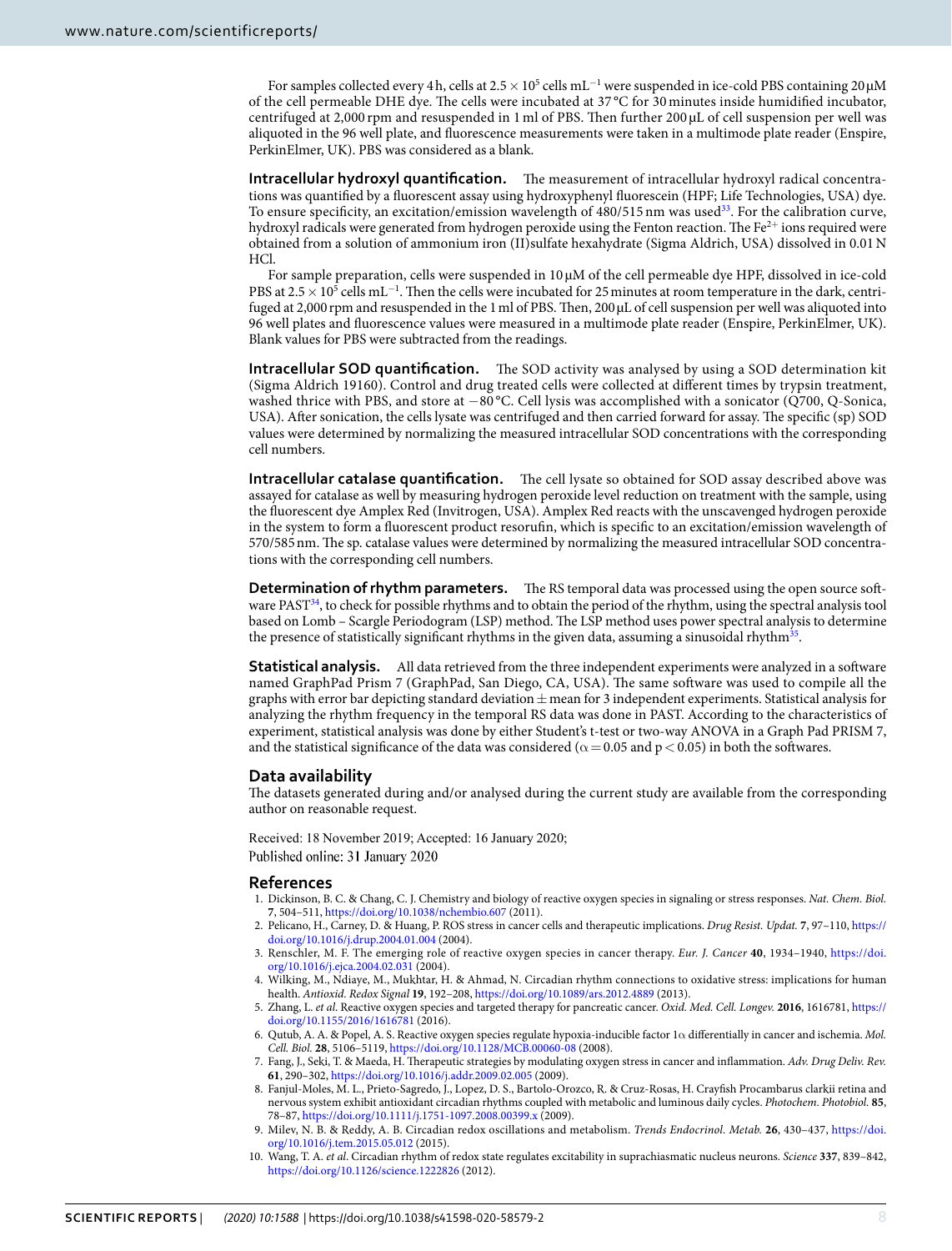- <span id="page-8-0"></span> 11. Pablos, M. I. et al. Rhythms of glutathione peroxidase and glutathione reductase in brain of chick and their inhibition by light. Neurochem. Int. **32**, 69–75, [https://doi.org/10.1016/S0197-0186\(97\)00043-0](https://doi.org/10.1016/S0197-0186(97)00043-0) (1998).
- <span id="page-8-1"></span> 12. Putker, M. & O'Neill, J. S. Reciprocal control of the circadian clock and cellular redox state - a critical appraisal. Mol. Cells **39**, 6–19, <https://doi.org/10.14348/molcells.2016.2323> (2016).
- <span id="page-8-2"></span> 13. Stangherlin, A. & Reddy, A. B. Regulation of circadian clocks by redox homeostasis. J. Biol. Chem. **288**, 26505–26511, [https://doi.](https://doi.org/10.1074/jbc.R113.457564) [org/10.1074/jbc.R113.457564](https://doi.org/10.1074/jbc.R113.457564) (2013).
- <span id="page-8-3"></span> 14. Eriguchi, M. et al. Chronotherapy for cancer. Biomed. Pharmacother. **57**(Suppl 1), 92s–95s, [https://doi.org/10.1016/j.](https://doi.org/10.1016/j.biopha.2003.08.012) [biopha.2003.08.012](https://doi.org/10.1016/j.biopha.2003.08.012) (2003).
- 15. Mormont, M.-C. & Levi, F. Cancer chronotherapy: principles, applications, and perspectives. Cancer **97**, 155–169, [https://doi.](https://doi.org/10.1002/cncr.11040) [org/10.1002/cncr.11040](https://doi.org/10.1002/cncr.11040) (2003).
- 16. Ohdo, S. Chronotherapeutic strategy: Rhythm monitoring, manipulation and disruption. Adv. Drug Deliv. Rev. **62**, 859–875, [https://](https://doi.org/10.1016/j.addr.2010.01.006) [doi.org/10.1016/j.addr.2010.01.006](https://doi.org/10.1016/j.addr.2010.01.006) (2010).
- 17. Pekovic-Vaughan, V. et al. The circadian clock regulates rhythmic activation of the NRF2/glutathione-mediated antioxidant defense pathway to modulate pulmonary fibrosis. Genes Dev. **28**, 548–560, <https://doi.org/10.1101/gad.237081.113> (2014).
- 18. Zhou, M. et al. Redox rhythm reinforces the circadian clock to gate immune response. Nature **523**, 472, [https://doi.org/10.1038/](https://doi.org/10.1038/nature14449) [nature14449](https://doi.org/10.1038/nature14449) (2015).
- <span id="page-8-4"></span>19. Desvergne, A. et al. Circadian modulation of proteasome activity and accumulation of oxidized protein in human embryonic kidney HEK 293 cells and primary dermal fibroblasts. Free Radic. Biol. Med. **94**, 195–207, [https://doi.org/10.1016/j.freeradbiomed.2016.](https://doi.org/10.1016/j.freeradbiomed.2016.02.037) [02.037](https://doi.org/10.1016/j.freeradbiomed.2016.02.037) (2016).
- <span id="page-8-5"></span> 20. Ho, E., Karimi Galougahi, K., Liu, C.-C., Bhindi, R. & Figtree, G. A. Biological markers of oxidative stress: Applications to cardiovascular research and practice. Redox Biol. **1**, 483–491,<https://doi.org/10.1016/j.redox.2013.07.006>(2013).
- <span id="page-8-6"></span>21. Halliwell, B. & Gutteridge, J. M. C. Free radicals in biology and medicine. Fifth edition, (oxford university press, 2015).
- <span id="page-8-7"></span> 22. Menon, K. R., Balan, R. & Suraishkumar, G. K. Stress induced lipid production in Chlorella vulgaris: Relationship with specific intracellular reactive species levels. Biotechnol. and Bioeng. **110**, 1627–1636, <https://doi.org/10.1002/bit.24835>(2013).
- <span id="page-8-8"></span> 23. Jan, Y.-H. et al. Vitamin K3 (menadione) redox cycling inhibits cytochrome P450-mediated metabolism and inhibits parathion intoxication. Toxicol. Appl. Pharmacol. **288**, 114–120, <https://doi.org/10.1016/j.taap.2015.07.023> (2015).
- <span id="page-8-9"></span> 24. Aggeli, I. K., Koustas, E., Gaitanaki, C. & Beis, I. Curcumin acts as a pro-oxidant inducing apoptosis via JNKs in the isolated perfused Rana ridibunda heart. J. Exp. Zool. A. Ecol. Genet. Physiol.Title(s) **319**, 328–339, <https://doi.org/10.1002/jez.1797> (2013).
- <span id="page-8-10"></span> 25. Thayyullathil, F., Chathoth, S., Hago, A., Patel, M. & Galadari, S. Rapid reactive oxygen species (ROS) generation induced by curcumin leads to caspase-dependent and -independent apoptosis in L929 cells. Free Radic. Biol. Med. **45**, 1403–1412, [https://doi.](https://doi.org/10.1016/j.freeradbiomed.2008.08.014) [org/10.1016/j.freeradbiomed.2008.08.014](https://doi.org/10.1016/j.freeradbiomed.2008.08.014) (2008).
- <span id="page-8-11"></span>26. de Carvalho Scharf Santana, N. et al. Vitamin K3 induces antiproliferative effect in cervical epithelial cells transformed by HPV 16 (SiHa cells) through the increase in reactive oxygen species production. Arch. Gynecol. Obstet. **294**, 797–804, [https://doi.org/10.1007/](https://doi.org/10.1007/s00404-016-4097-7) [s00404-016-4097-7](https://doi.org/10.1007/s00404-016-4097-7) (2016).
- <span id="page-8-12"></span> 27. Halliwell, B. Reactive species and antioxidants. Redox biology is a fundamental theme of aerobic life. Plant Physiol. **141**, 312–322, <https://doi.org/10.1104/pp.106.077073> (2006).
- <span id="page-8-13"></span> 28. Sharma, P., Jha, A. B., Dubey, R. S. & Pessarakli, M. Reactive oxygen species, oxidative damage, and antioxidative defense mechanism in plants under stressful conditions. J. Bot. **2012**, 1–26,<https://doi.org/10.1155/2012/217037> (2012).
- <span id="page-8-14"></span> 29. Rukmini, M. S., D'Souza, B. & D'Souza, V. Superoxide dismutase and catalase activities and their correlation with malondialdehyde in schizophrenic patients. Indian J. Clin. Biochem. **19**, 114–118, <https://doi.org/10.1007/BF02894268> (2004).
- <span id="page-8-15"></span>30. Comhair, S. A. A. et al. Correlation of systemic superoxide dismutase deficiency to airflow obstruction in asthma. Am. J. Respir. Crit. Care Med. **172**, 306–313, <https://doi.org/10.1164/rccm.200502-180OC>(2005).
- <span id="page-8-16"></span> 31. Nazarewicz, R. R., Bikineyeva, A. & Dikalov, S. I. Rapid and specific measurements of superoxide using fluorescence spectroscopy. J. Biomol. Screen. **18**, 498–503,<https://doi.org/10.1177/1087057112468765>(2013).
- <span id="page-8-17"></span> 32. Galbusera, C., Orth, P., Fedida, D. & Spector, T. Superoxide radical production by allopurinol and xanthine oxidase. Biochem. Pharmacol. **71**, 1747–1752,<https://doi.org/10.1016/j.bcp.2006.02.008>(2006).
- <span id="page-8-18"></span> 33. Setsukinai, K., Urano, Y., Kakinuma, K., Majima, H. J. & Nagano, T. Development of novel fluorescence probes that can reliably detect reactive oxygen species and distinguish specific species. J. Biol. Chem. **278**, 3170–3175, [https://doi.org/10.1074/jbc.](https://doi.org/10.1074/jbc.M209264200) [M209264200](https://doi.org/10.1074/jbc.M209264200) (2003).
- <span id="page-8-19"></span> 34. Hammer, Ø., Harper, D. A. T. & Ryan, P. D. PAST: Paleontological statistics software package for education and data analysis. Palaeontol. Electron. **4**, 1–9 (2001).
- <span id="page-8-20"></span> 35. Refinetti, R., Lissen, G. C. & Halberg, F. Procedures for numerical analysis of circadian rhythms. Biol. Rhythm Res. **38**, 275–325, <https://doi.org/10.1080/09291010600903692> (2007).

#### **Acknowledgements**

This work was funded by the Department of Science and Technology, Government of India (Grant No.: EMR/2016/002069).

#### **Author contributions**

U.K., D.K., and G.K.S. came up with the idea and designed the research. U.K. and S.O. performed the experiments and analyzed the data. U.K. and S.O. wrote the manuscript. GK.S. provided insightful inputs in interpreting the results, their discussion, and provided direction for the research. All authors reviewed the manuscript.

#### **Competing interests**

The authors declare no competing interests.

#### **Additional information**

**Supplementary information** is available for this paper at<https://doi.org/10.1038/s41598-020-58579-2>.

**Correspondence** and requests for materials should be addressed to G.K.S.

**Reprints and permissions information** is available at [www.nature.com/reprints.](http://www.nature.com/reprints)

**Publisher's note** Springer Nature remains neutral with regard to jurisdictional claims in published maps and institutional affiliations.